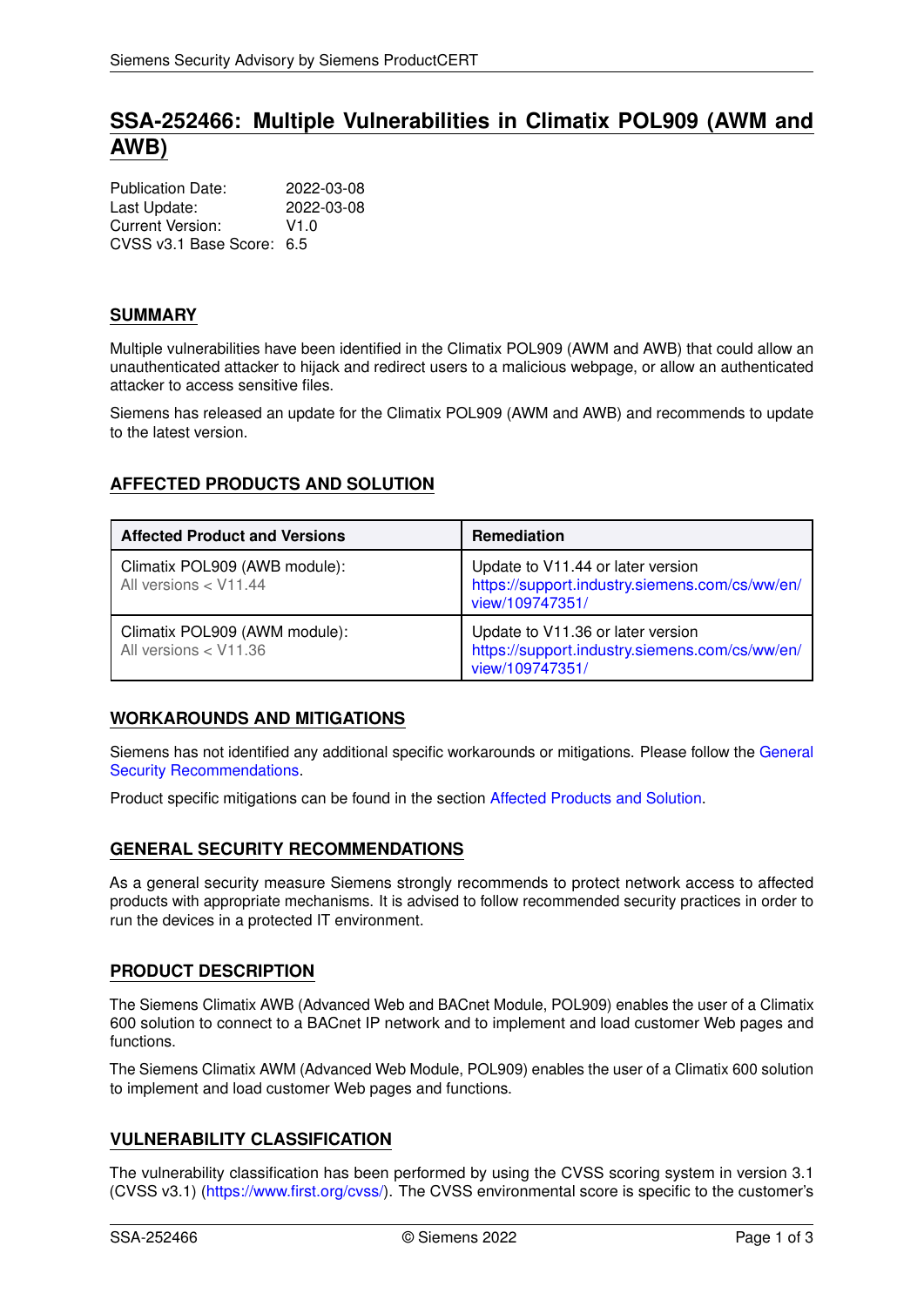environment and will impact the overall CVSS score. The environmental score should therefore be individually defined by the customer to accomplish final scoring.

An additional classification has been performed using the CWE classification, a community-developed list of common software security weaknesses. This serves as a common language and as a baseline for weakness identification, mitigation, and prevention efforts. A detailed list of CWE classes can be found at: [https://cwe.mitre.org/.](https://cwe.mitre.org/)

#### Vulnerability CVE-2021-41541

The Group Management page of affected devices is vulnerable to cross-site scripting (XSS). The vulnerability allows an attacker to send malicious JavaScript code which could result in hijacking of the user's cookie/session tokens, redirecting the user to a malicious webpage and performing unintended browser action.

| CVSS v3.1 Base Score | 6.5                                                        |
|----------------------|------------------------------------------------------------|
| <b>CVSS Vector</b>   | CVSS:3.1/AV:N/AC:L/PR:N/UI:N/S:U/C:L/I:L/A:N/E:P/RL:O/RC:C |
| <b>CWE</b>           | CWE-79: Improper Neutralization of Input During Web Page   |
|                      | Generation ('Cross-site Scripting')                        |

### Vulnerability CVE-2021-41542

The User Management page of affected devices is vulnerable to cross-site scripting (XSS). The vulnerability allows an attacker to send malicious JavaScript code which could result in hijacking of the user's cookie/session tokens, redirecting the user to a malicious webpage and performing unintended browser action.

| CVSS v3.1 Base Score | 6.5                                                        |
|----------------------|------------------------------------------------------------|
| CVSS Vector          | CVSS:3.1/AV:N/AC:L/PR:N/UI:N/S:U/C:L/I:L/A:N/E:P/RL:O/RC:C |
| <b>CWE</b>           | CWE-79: Improper Neutralization of Input During Web Page   |
|                      | Generation ('Cross-site Scripting')                        |

#### Vulnerability CVE-2021-41543

The handling of log files in the web application of affected devices contains an information disclosure vulnerability which could allow logged in users to access sensitive files.

| CVSS v3.1 Base Score | 43                                                         |
|----------------------|------------------------------------------------------------|
| CVSS Vector          | CVSS:3.1/AV:N/AC:L/PR:L/UI:N/S:U/C:L/I:N/A:N/E:P/RL:O/RC:C |
| CWE                  | CWE-284: Improper Access Control                           |

## **ADDITIONAL INFORMATION**

For further inquiries on security vulnerabilities in Siemens products and solutions, please contact the Siemens ProductCERT:

<https://www.siemens.com/cert/advisories>